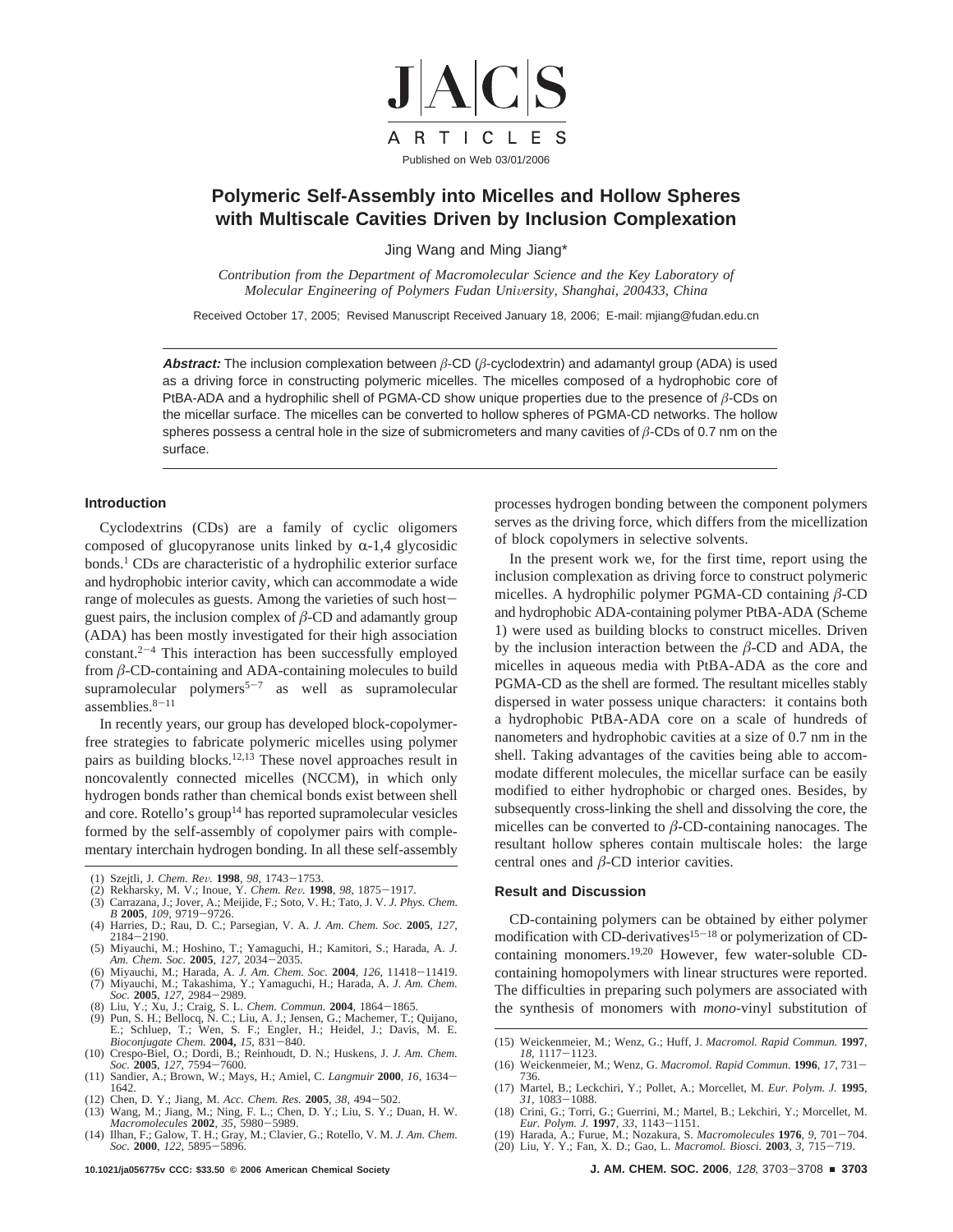#### **Scheme 1.** Synthesis Procedures of PGMA-CD and PtBA-ADA



 $\beta$ -CD. A CD carrying multiple vinyl groups, which is easily produced, leads to highly branched or cross-linked polymers. In this work, by carefully controlling the reaction conditions from both 1 to  $2^{21}$  and 3 to 4 (Scheme 1), we succeeded in obtaining monosubstituted monomer **4**, which was confirmed by MALDI-TOF measurements (Figure S1, Supporting Information). The water soluble polymer PGMA-CD was prepared by free radical copolymerization of **4** in DMF, and its molecular weight was found to be  $M_w = 1.04 \times 10^4$  by size exclusion chromatography (SEC).

The hydrophobic copolymer PtBA-ADA was prepared as follows. First the copolymer of *tert*-butyl acrylate and hydroxylethyl acrylate (**5**) was produced by ATRP polymerization. ADA groups were then introduced by the reaction of copolymer **5** with **6** (Figure S2, Supporting Information). The resultant copolymer PtBA-ADA contains ADA groups (10 mol %) and has an  $M_n$  of 1.87  $\times$  10<sup>4</sup> and  $M_w/M_n = 1.28$  measured by SEC. The synthesis details of the monomers and polymers are described in the Supporting Information.

Both PtBA-ADA and PGMA-CD can be dissolved in dimethyl formamide (DMF). The viscosity of the mixed solutions of the two polymers in DMF at  $25^{\circ}$ C shows a considerable positive deviation from the expected values by the additivity law of the component solutions (Figure S3, Supporting Information). This implies that the two polymers form a soluble complex in DMF due to the  $\beta$ -CD/ADA inclusion interaction.<sup>22</sup> The deviation decreases with increasing temperature, and at 50 °C the viscosity obeys the additivity law indicating that the inclusion interaction no longer exists. When water was added dropwise to the PtBA-ADA/DMF solution, precipitate immediately formed as expected. However, when a large volume of water was added into the *mixed* solution of PGMA-CD and PtBA-ADA in DMF over a broad range of the molar ratio of  $\beta$ -CD/ADA from 0.3 to 2.2, stable particles appeared. Five samples of the dispersed particles M1, M2, M3, M4, and M5 with molar ratios of *â*-CD to ADA being 0.33, 0.43, 1.08, 1.63, and 2.17, respectively, were used in this study. As shown in Figure 1, the size of the resultant particles of the five samples

**3704 J. AM. CHEM. SOC.** <sup>9</sup> VOL. 128, NO. 11, 2006

M1-M5 depends on the composition, i.e., the weight ratio of PGMA-CD to PtBA-ADA or the molar ratio of *â*-CD to ADA. It is interesting to see that when the molar ratio of  $\beta$ -CD/ADA is as small as 0.33 (M1), the polymers are still able to form stable particles. From chemical intuition, we believe that the inclusion interaction of ADA and  $\beta$ -CD induces the selfassembly of the two polymers forming the micelles with PtBA-ADA as the core and PGMA-CD as the shell. As shown in Figure 1, when the  $\beta$ -CD/ADA ratio increases, the particle size decreases first and then increases after 〈*Dh*〉 goes through its minimum. We may interpret the result as follows. In general, the hydrophilic PGMA-CD chains act as a stabilizer of the hydrophobic core of PtBA-ADA, so the more PGMA-CD, the smaller the core when the relative amount of the stabilizer is small (M1-M3). Meanwhile, increasing PGMA-CD may cause more chains to gather around the core leading to an increase of the shell thickness. This fact may become dominated when the  $\beta$ -CD/ADA ratio is large (M3-M5).



**Figure 1.** 〈*Dh*〉 of PGMA-CD/PtBA-ADA micellar solutions as a function of composition (molar ratio of *â*-CD moieties to ADA groups and weight ratio of PGMA-CD to PtBA-ADA). All the solutions have the same PtBA-ADA concentration of 8.13  $\times$  10<sup>-5</sup> g mL<sup>-1</sup>; in the final solution the volume ratio of water to DMF is 40/1.

<sup>(21)</sup> Petter, R. C.; Salek, J. S.; Sikorski, C. T.; Kumaravel, G.; Lin, F. T. *J. Am.*

*Chem. Soc.* **<sup>1990</sup>**, *<sup>112</sup>*, 3860-3868. (22) Jiang, M.; Li, M.; Xiang M. L.; Zhou, H. *Ad*V*. Polym. Sci.* **<sup>1999</sup>**, *<sup>146</sup>*, <sup>121</sup>-<sup>196</sup>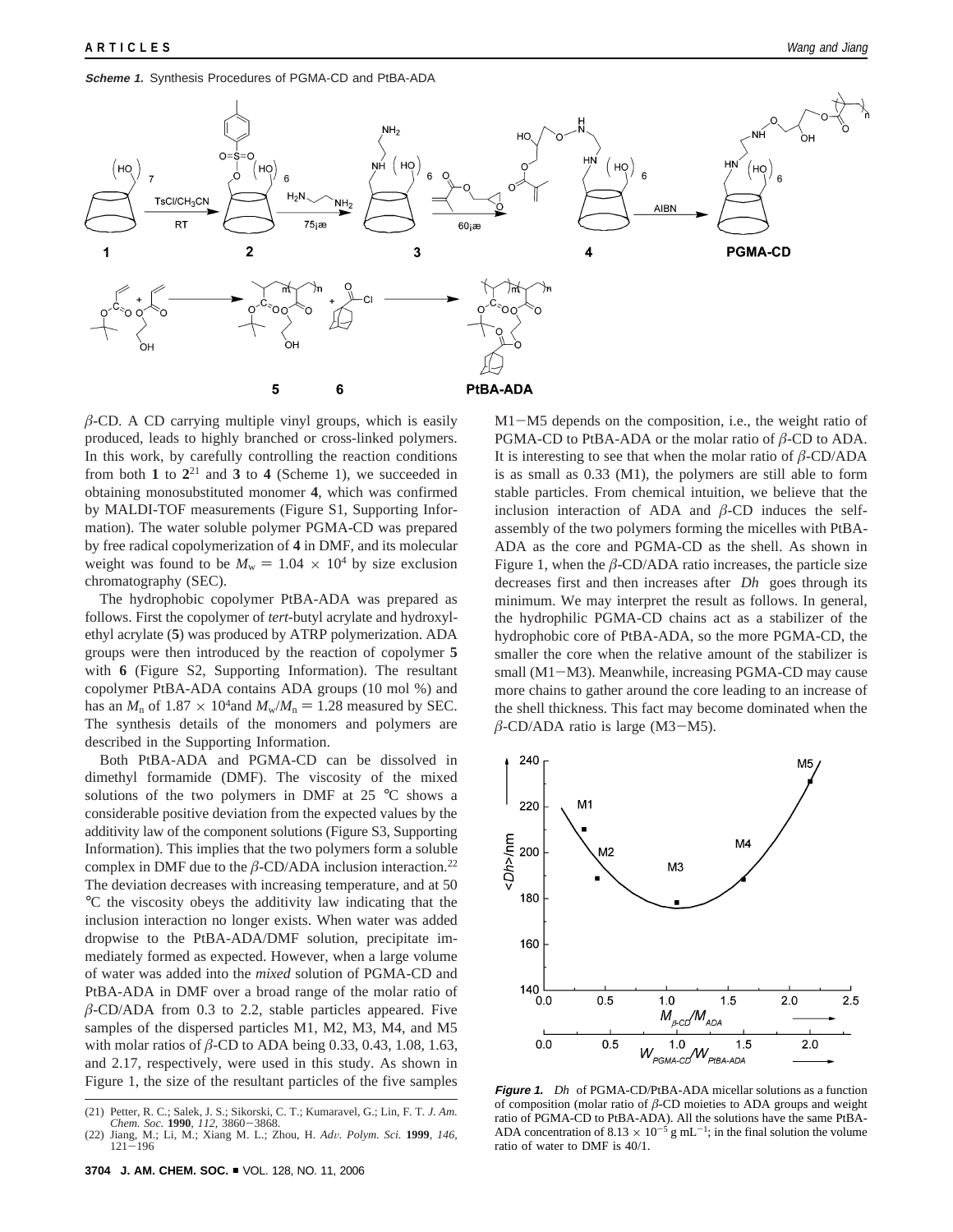

**Figure 2.** Electromicroscopy observations of micelles: (a) TEM image and (b) height-contrast AFM image of PGMA-CD/PtBA-ADA micellar solutions (M3)

The morphology of the particles explored by TEM and AFM is shown in Figure 2a and 2b. The TEM image displays spherical particles with an average size around 100 nm and a low polydispersivity, smaller than that from DLS measurements. It could be attributed to the low density of the outer shell composed of hydrophilic PGMA-CD chains causing a weak contrast to the background. This opinion is supported by AFM observation giving the particle diameter around 150-200 nm shown in Figure 2b. Over the whole range of the CD/ADA ratio we studied, only global particles were observed by TEM and AFM observations, and the sizes of the particles are generally in accordance with those found in DLS measurements.

 ${}^{1}H-{}^{1}H$  Nuclear Overhauser Effect (NOE) measurements of the PGMA-CD/PtBA-ADA micelles in water provided direct evidence of the inclusion interaction. NOE technique is widely used in supramolecular chemistry<sup>23-25</sup> as it is very sensitive to the interproton distance. No NOE could be observed if the interproton distance is larger than about  $0.4 \text{ nm}$ .<sup>26</sup> As shown in Figure 3, in PGMA-CD/PtBA-ADA micellar solutions (M3) irradiation of Ha of ADA induced both NOE signals of H3 and H5 existing in the interior of a  $\beta$ -CD. Similarly, signals of Ha, Hb, and Hc of ADA were observed when H3 or H5 of the *â*-CD was selectively presaturated. These results clearly indicate the immediate proximity between the protons of ADA and those in the cavities of  $\beta$ -CD, which confirms that the ADA groups are trapped by the cavities of the  $\beta$ -CD forming inclusion complexes.

It was interesting to find that, in the mixed solution of PGMA-CD and PtBA-ADA in DMF, respective presaturation of Ha, Hb, and Hc of ADA gave only the significant signal of H3 but not that of H5 which is closer to the smaller rim of the  $\beta$ -CD (Figure S4, Supporting Information). This means that Ha, Hb, and Hc are too far from H5 to present its detectable signals. In other words, in DMF, PGMA-CD and PtBA-ADA form relatively loose interactions.

As the inclusion interaction takes place mainly at the interface between the core and shell in PGMA-CD/PtBA-ADA, we believe that a great deal of  $\beta$ -CD cavities would remain intact in the shell, which endows the micelles with a series of unique

- (23) Schneider, H. J.; Hacket, F.; Rudiger, V.; Ikeda, H. *Chem. Re*V*.* **<sup>1998</sup>**, *<sup>98</sup>*, the fluorescence emission of ANS in water containing PGMA- <sup>1755</sup>-1785.
- (24) Rudiger, V.; Eliseev, A.; Simova, S.; Schneider, H. J.; Blandamer, M. J.; Cullis, P. M.; Meyer, A. J. *J. Chem. Soc., Perkin Trans.* <sup>2</sup> **<sup>1996</sup>**, 2119- 2123.
- (25) Jaime, C.; Redondo, J.; Sanchezferrando, F.; Virgili, A. *J. Org. Chem.* **1990**, *<sup>55</sup>*, 4772-4776. (26) Mo, H. P.; Pochapsky, T. C. *Prog. Nucl. Magn. Reson. Spectrosc.* **1997**,
- *<sup>30</sup>*, 1-38.



**Figure 3.** NMR NOE difference spectra of PGMA-CD/PtBA-ADA micelles (M3). Ha of adamantyl groups (upper), H5 (middle), and H3 (lower) of *â*-CD moieties were irradiated, respectively. Difference spectra were obtained by subtracting the FID data from those of the control experiment obtained by irradiation at a no-resonance area.

properties. These CD cavities provide a broad range of opportunities for further surface modifications of the micelles by incorporating different kinds of functional molecules. In fact, surface modification of nanoentities is an important step to make them meet different requirements in various areas. Surface modification of nanoparticle is often characterized by measuring the zeta potential of the solutions.27 For illustrating such possible further developments, adamantyl derivatives containing respective anionic or cationic groups, i.e., 1-adamantanecarboxyl acid (ADA-ca) and 2-adamantanamine hydrochloride (ADA-amine), were used as the model guest compounds. The zeta-potential measurements of PGMA-CD/PtBA-ADA micellar solutions (M3) in the presence and absence of ADA-ca and ADA-amine against pH were performed. At the neutral pH range, the PGMA-CD/PtBA-ADA micelles have a neutral surface. However, it could be converted to negatively  $(-40 \text{ mv})$  or positively  $(20 \text{ mv})$ mv) charged ones simply by adding ADA-ca and ADA-amine in the solutions, respectively. Clearly, the transition from a neutral surface to an anionic or a cationic surface was realized via the inclusion interaction between the *â*-CD on the micellar surface and the ADA derivatives. Furthermore, the isoelectronic point (IEP) of the micellar solutions shifted to opposite directions: from 7 to 5 by adding ADA-ca and from 7 to 8 by adding ADA-amine.

The loading behavior of the micelles was also studied using fluorescent chromophore 8-anilino-1-naphthalene sulfonate (ANS) as a model guest leading to a better understanding of the structure of the micelles. It is well-known that the fluorescent characters of ANS largely depend on its microenvironment and an apparent intensity increase and peak blue shift can be observed when ANS molecules move from water to the  $\beta$ -CD cavities forming the inclusion complex.28,29 We first measured

<sup>(27)</sup> Soppimath, K. S.; Aminabhavi, T. M.; Kulkarni, A. R.; Rudzinski, W. E. *J. Controlled Release* **<sup>2001</sup>**, *<sup>70</sup>*, 1-20.

<sup>(28)</sup> Nozaki, T.; Maeda, Y.; Ito, K.; Kitano, H. *Macromolecules* **1995**, 28, 522–524.<br>524.<br>(29) Wagner B. D.: Fitzpatrick S. J. *J. Inclusion Phenom Macrocyclic Chem* 

<sup>(29)</sup> Wagner, B. D.; Fitzpatrick, S. J. *J. Inclusion Phenom. Macrocyclic Chem.* **<sup>2000</sup>**, *<sup>38</sup>*, 467-478.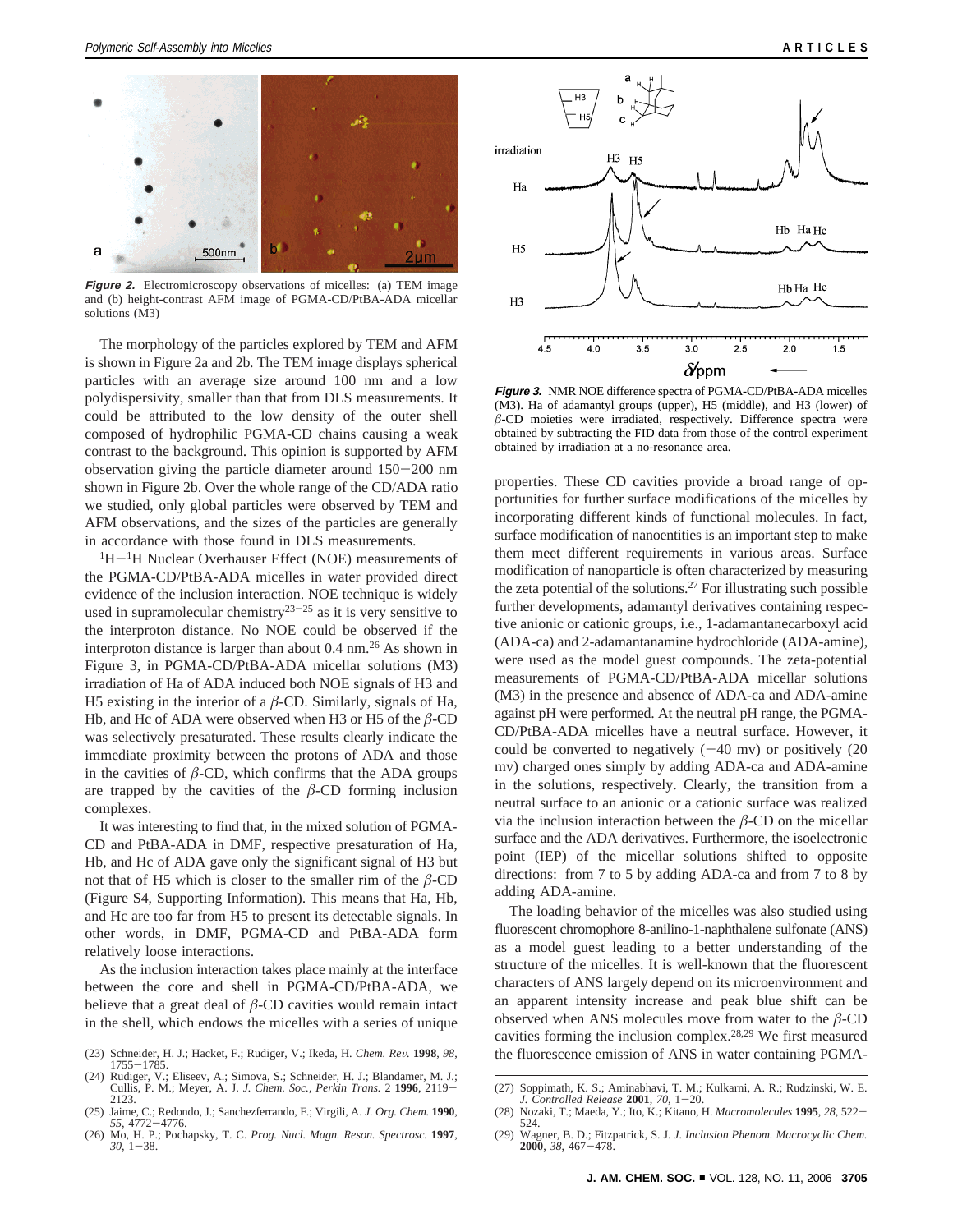

**Figure 4.** Fluorescence spectra of ANS in M2 (blue), M3 (green), M4 (red), and M5 (black) solutions. The  $\beta$ -CD molar concentrations (in 10<sup>-5</sup> M) are 2.44 (M2), 6.11 (M3), 9.17 (M4), and 12.2 (M5). The bottom curve is for ANS in water; ANS concentration is  $5 \times 10^{-5}$  M. The excitation wavelength is 370 nm, and the emission was recorded from 450 to 700 nm.

CD with different concentrations (Figure S5, Supporting Information). The intensity and the blue shift of the ANS emission increase with the concentration of the  $\beta$ -CD. When the  $\beta$ -CD molar content in the solutions is equal to that of ANS  $(5 \times 10^{-5} \text{ M})$ , the emission intensity is increased 8 times and the peak shifts from 543 to 489 nm. Similar observations were made for the solutions of ANS with the PGMA-CD/PtBA-ADA micelles. As shown in Figure 4, compared to the blank solution of ANS in water, all the micellar solutions of M2, M3, M4, and M5 cause an apparent increase in the emission intensity and a blue shift of the emission peak of ANS, which indicates that the CD cavities in the micelles have the ability to accommodate the ANS molecules. Furthermore, the effects of the micelles on the emission behavior of ANS are clearly intensified when the molar ratio of *â*-CD to ADA increases in the sequence from M2 to M5. This result is understandable as the increase in the molar ratio of  $\beta$ -CD to ADA in the micelles from M2 to M5 means more  $\beta$ -CD cavities are available. We now discuss the two extreme cases of M2 and M5 being used. In the case of M2 where the ratio of molar content of  $\beta$ -CD to ADA is only 0.43, we still observed an apparent emission intensity increase and blue shift. It means that even when the molar amount of  $\beta$ -CD is much less than that of ADA, there are still empty *â*-CD cavities in the micelles. This conclusion is in accordance with our model for the micelles, i.e., the ADA/  $\beta$ -CD complex mainly exists in the core-shell interface area of the micelles and a great part of the ADA groups are buried in the micellar core. Therefore, free  $\beta$ -CD cavities are always available in the surface area. In the case of M5 in which the  $\beta$ -CD exceeds largely (the molar ratio of  $\beta$ -CD to ADA is 2.17), the emission peak shifts to 503 nm and the intensity is increased about 3 times. Obviously, these effects of M5 on the emission of ANS are much less pronounced than that observed for PGMA-CD on solutions of ANS (Figure S5, Supporting Information). It implies that, for the micelles with a high PGMA-CD content, the PGMA-CD shell is rather thick so that the ANS molecules may not be able to reach the  $\beta$ -CD cavities existing in the interior part of the shell.

It was reported that the stability constant of the inclusion complexes of  $\beta$ -CD and ADA group is ca. 100 times as high as that of the complexes of  $\beta$ -CD with ANS.<sup>2</sup> Taking advantage



**Figure 5.** Fluorescence spectra of ANS in M5 solutions after addition of different amounts of ADA-ca: The final concentrations (in  $10^{-5}$  M) of ADA-ca are 0 (black), 2.29 (red), 9.16 (green), 153 (blue), 458 (cyan), 1220 (magenta), and 5800 (yellow). The bottom curve is for ANS in water; ANS concentration is  $5 \times 10^{-5}$  M.



**Figure 6.** DLS measurements of M3 solutions, before (solid) and after shell cross-linking (dash) and then treated in DMF at 50 °C (short dash).

of this fact we may be able to replace the ANS molecules included in the cavities of *â*-CD by adding ADA-ca. The solutions of M5 with ANS loaded were used to test this opinion by fluorescence measurements. As shown in Figure 5, the emission intensity of ANS ( $5 \times 10^{-5}$  M) decreases gradually and the emission peak shifts back when more ADA-ca is added. When a greater excess amount of ADA-ca  $(0.012 \text{ M})$  is added, both the emission intensity and the peak position of ANS no longer change with a further increase of the concentration ADAca. In this case, the peak position reaches 531 nm, and the emission intensity is quite close to that of the blank solution of ANS in water. The results indicate that the included ANS can be mostly but not completely replaced by ADA-ca.

Polymeric hollow spheres have great potential for the encapsulation of large quantities of guest molecules.  $30-32$  To develop a hollow nanostructure from the PGMA-CD/PtBA-ADA micelles, shell cross-linking and core removal were

<sup>(30)</sup> Bergbreiter, D. E. *Angew. Chem., Int. Ed.* **1999**, 38, 2870–2872.<br>(31) Caruso, F.; Caruso, R. A.; Mohwald, H. *Science* **1998**, 282, 1111–1114.<br>(32) Jenekhe, S. A.; Chen, X. L. *Science* **1998**, 279, 1903–1907.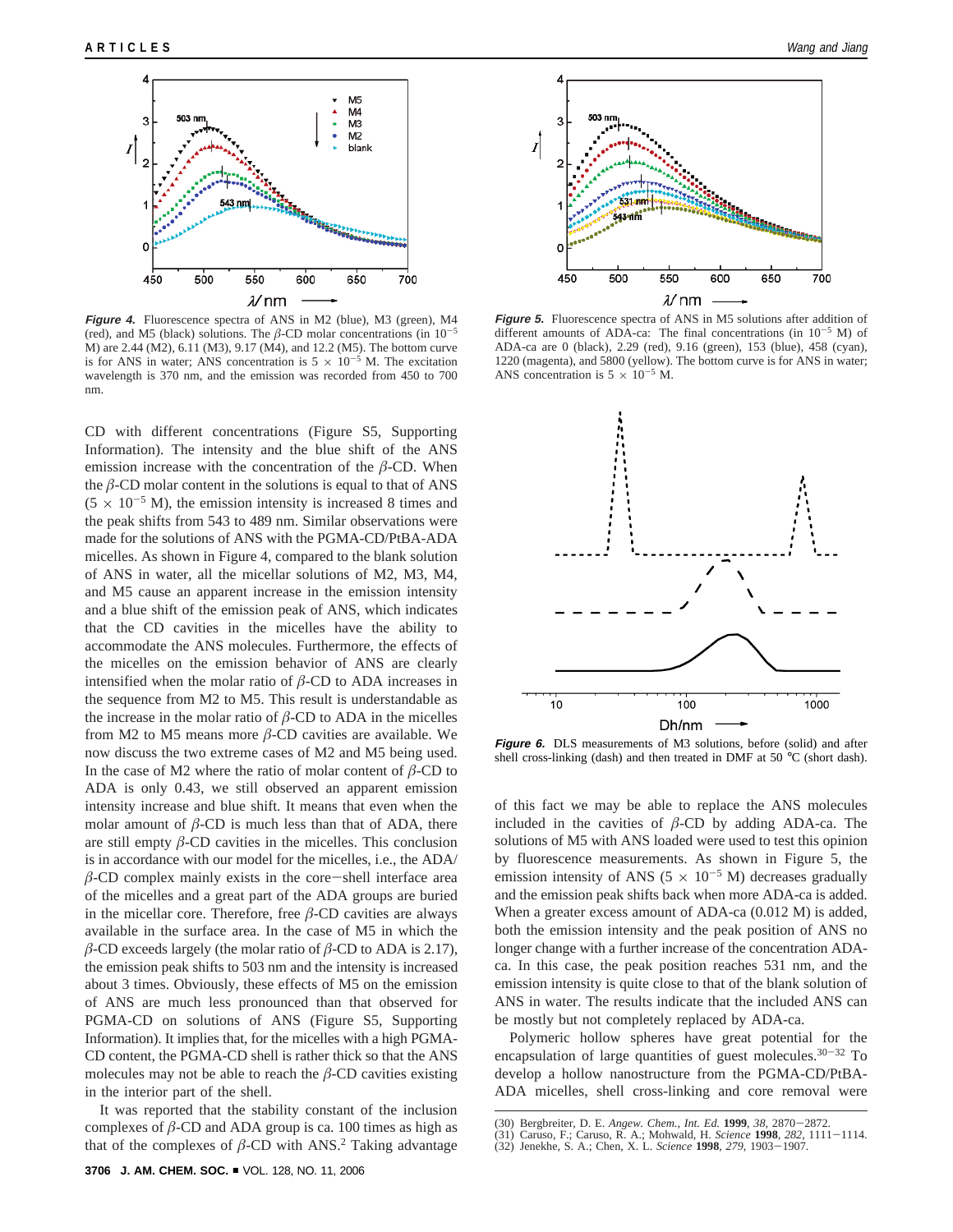

**Figure 7.** TEM (a) image of cross-linked micelles M3 and AFM (b) and TEM (c and d) images of the corresponding hollow spheres.

performed.12,13,33,34 The resultant hollow aggregates are expected to have multiscale cavities, i.e., a large central hydrophilic cavity and the inherent inner hydrophobic cavities of  $\beta$ -CD molecules  $(7.5-8.3 \text{ Å})$ .<sup>1</sup> Epichlorohydrin has been widely used to react with hydroxyl groups for cross-linking CD-containing polymers.35-<sup>37</sup> However, it is not practical in the present case, as the required strong basic condition could induce hydrolysis of t-BA group and destroy the structure of PGMA-CD/PtBA-ADA particles. Therefore, we used biochemical reagent glutaraldehyde  $(GA)$  for cross-linking the amino groups<sup>38</sup> in PGMA-CD. As shown in Figure 6 the Dh distribution curve of the micelles varied little after the cross-linking reaction. In other words, the reaction did not alter the integrity of the micelles as we desired. For removing the core of PtBA-ADA, we need a solvent which could not only dissolve PtBA-ADA but also destroy the inclusion interaction between *â*-CD and ADA. As we mentioned above, in DMF at a higher temperature (50 °C) the inclusion interaction between *â*-CD and ADA disappeared

as indicated by the viscosity measurement (Figure S3, Supporting Information). Therefore, the micellar solution was treated with DMF around 50 °C overnight. The resultant solutions show a bimodal size distribution (Figure 6) with a peak located at about 20-30 nm and another one ranging from 500 to 900 nm. The former could be attributed to the free PtBA-ADA chains from exclusion of the PGMA-CD/PtBA-ADA complex,<sup>39</sup> and the latter, to the hollow spheres. Compared to the size of the micelles in water, the diameter of the hollow spheres is much expended as a result of strong swelling of the cross-linked PGMA-CD in DMF<sup>40</sup> (Figure S6, Supporting Information).

Compared to the images shown in Figure 2, the morphology of the cross-linked micelles M3 shown in Figure 7a does not display a substantial change of the micelles in shape and size caused by cross-linking. However, dramatic changes took place when the micellar core was removed: after being treated with DMF at 50 °C overnight, discrete and collapsed hollow spheres in a size range of about 500-1000 nm were observed in the AFM image (Figure 7b). It implies that the hollow spheres with thin walls cannot keep their overall integrity under the drying process for AFM measurements. In addition, many small particles about 20 nm scattered were observed as well, which can be obviously attributed to the free PtBA-ADA polymer chains.39 The TEM results (Figure 7c, 7d) are in agreement with that of AFM showing typical images of collapsed thin-wall hollow spheres, which is reminiscent of the hollow structures obtained by a layer-by-layer technique reported in the literature.<sup>41,42</sup>

## **Conclusion**

As summarized schematically in Figure 8, we developed a new route to fabricate noncovalently connected micelles (NCCM) of PGMA-CD/PtBA-ADA in aqueous media based on hostguest interaction of  $\beta$ -CD and ADA. The presence of the  $\beta$ -CD cavities in the micellar shell provides broad opportunities to modify the micellar surface to meet different requirements in applications. Via shell cross-linking and core removal of the micelles, hollow spheres composed of *â*-CD-containing polymers were also obtained. These hollow spheres possess multiscale holes, i.e., the large central one at a size of submicrometers and many small *â*-CD cavities at 0.7 nm.



**Figure 8.** An illustration of PGMA-CD/PtBA-ADA micelles and their characters.